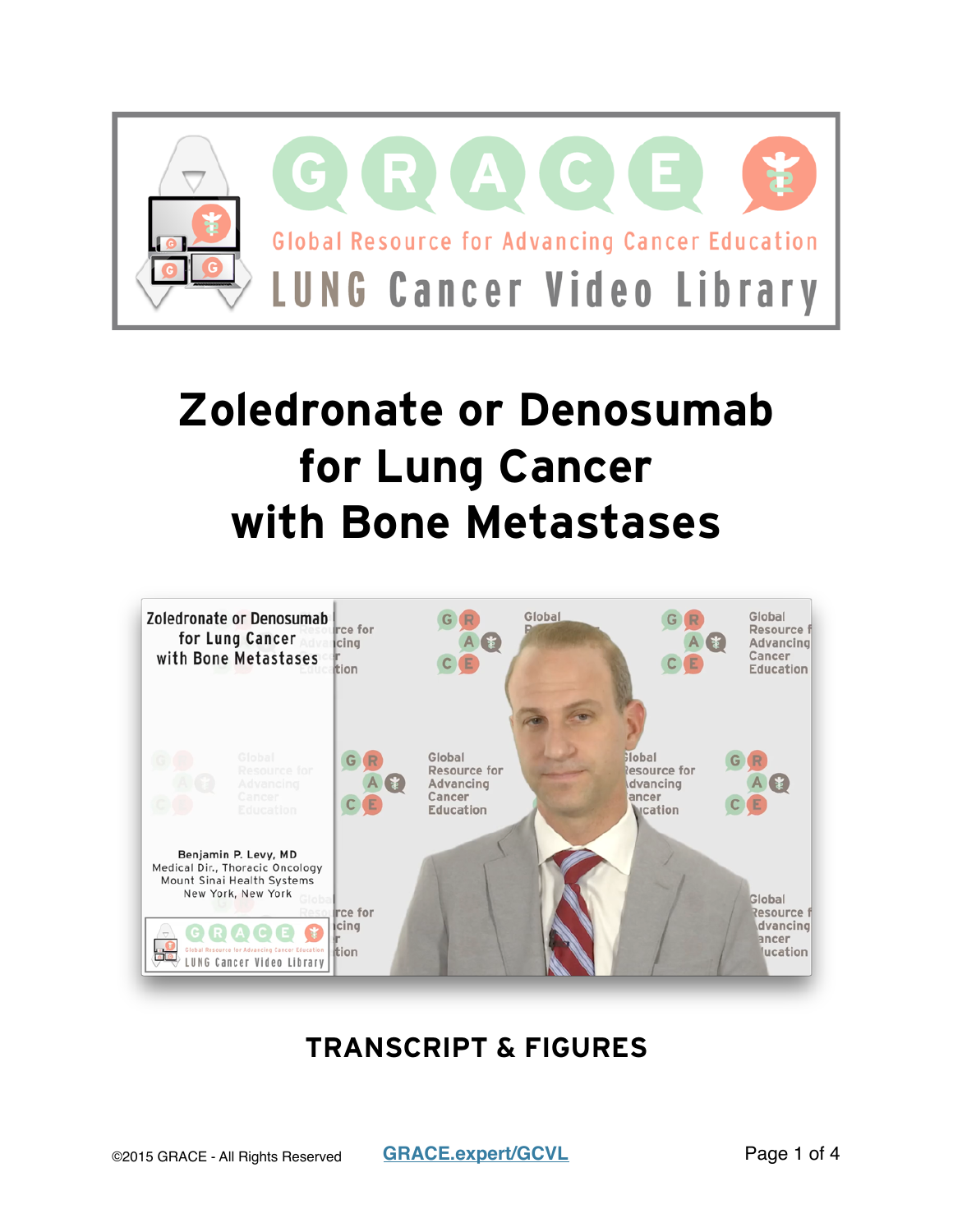#### GRACE Cancer Video Library - Lung

One of the important points about patients with advanced lung cancer is that 30-40% of patients will develop bone metastases. I think it's important to recognize this is not bone cancer, this is lung cancer that's moved to the bone, and in 30-40% of patients at some point who have advanced stage lung cancer, they will develop bone metastases. The question is: how do you manage these patients?

Now of course they're going to be treated with chemotherapy or targeted therapies or immunotherapies to help control the cancer, but one of the other strategies that's employed are bone strengthening agents. They come in really two forms, and the goals of giving a bone strengthening agent really are to delay skeletal-related events or fractures, and also strengthen the bones. I would say that they're the standard of care for any patient with lung cancer who has bone metastases.

So currently there are two approved drugs for lung cancer patients with bone metastases. The first is called zoledronic acid, it's given every three weeks and it's a class of drugs called a bisphosphonate. These drugs are also used for osteoporosis. What we know about zoledronic acid or Zometa is that it does delay skeletal-related events or fractures in patients who get these drugs who have bone metastases in lung cancer.

The second class of drugs are called RANK-Ligand inhibitors, and the drug that's approved for lung cancer is denosumab or Xgeva. This drug is a little different in its administration  $-$  it's given subcutaneously rather than intravenously, and it's also given every four weeks rather than every three weeks.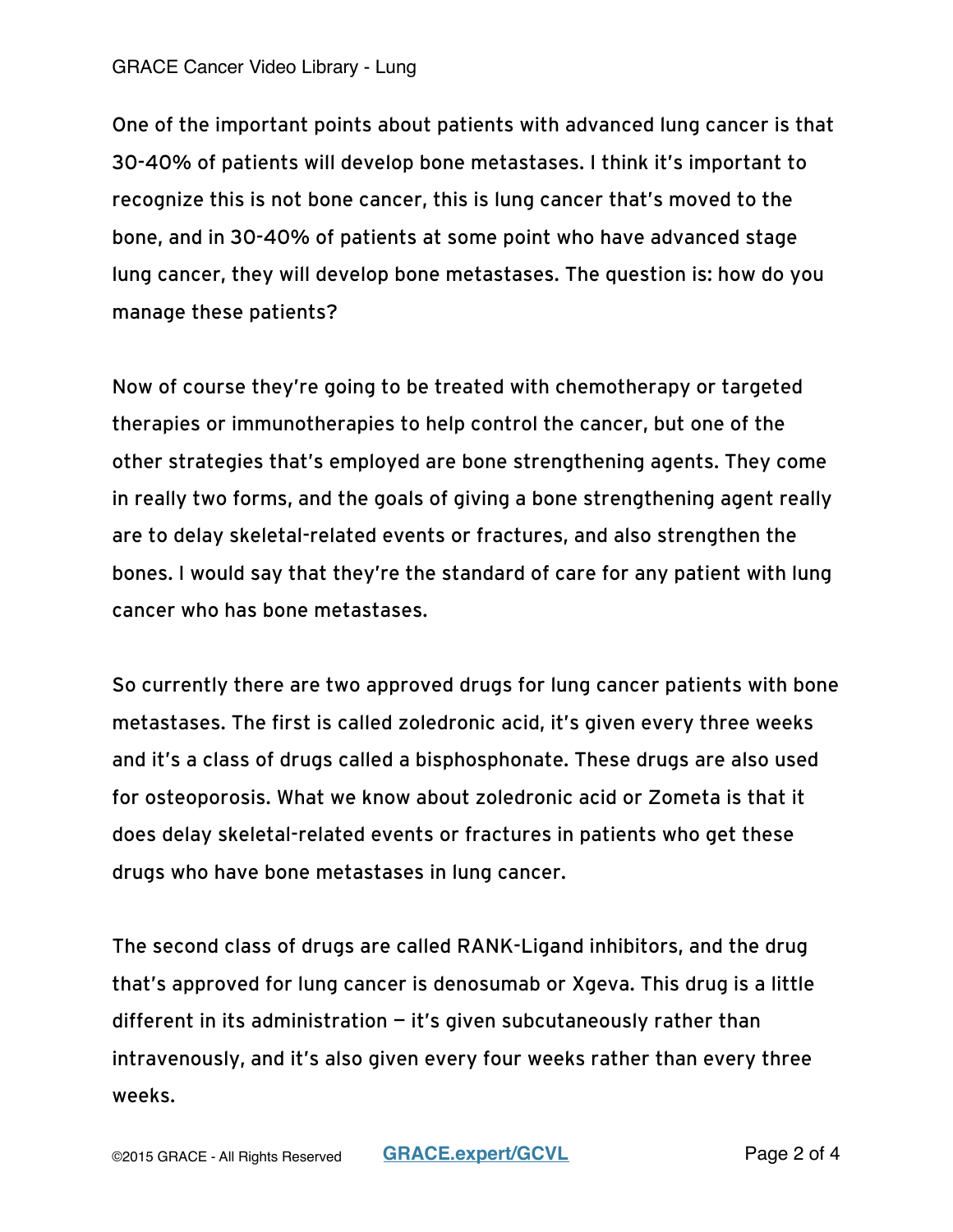#### GRACE Cancer Video Library - Lung

I think what we know about both of these drugs is that they do help strengthen the bones and delay skeletal-related events, but there's a hint that denosumab, that second drug I mentioned, may also have some sort of anti-tumor effect. I'm not sure that this is completely ironed out in the literature, but we do know at least in one study published in 2012 that patients who actually got denosumab as a bone strengthening agent actually lived longer than those patients who got zoledronic acid. Now whether we can make or glean any major messages from this, I'm not sure. Nevertheless, my practice has been that any patient with lung cancer who develops bone metastases needs to be put on one of these two drugs.

These drugs do have side effects  $-$  one of the side effects with zoledronic acid is osteonecrosis of the jaw. This has happened in a very, very small percentage of patients so I don't think that's enough of a concern for me not to use the drug. Both of these drugs are extremely well tolerated and actually do help with the end points that I mentioned in terms of delaying fracture for those patients with bone metastases, but also potentially improving outcomes specifically with denosumab.